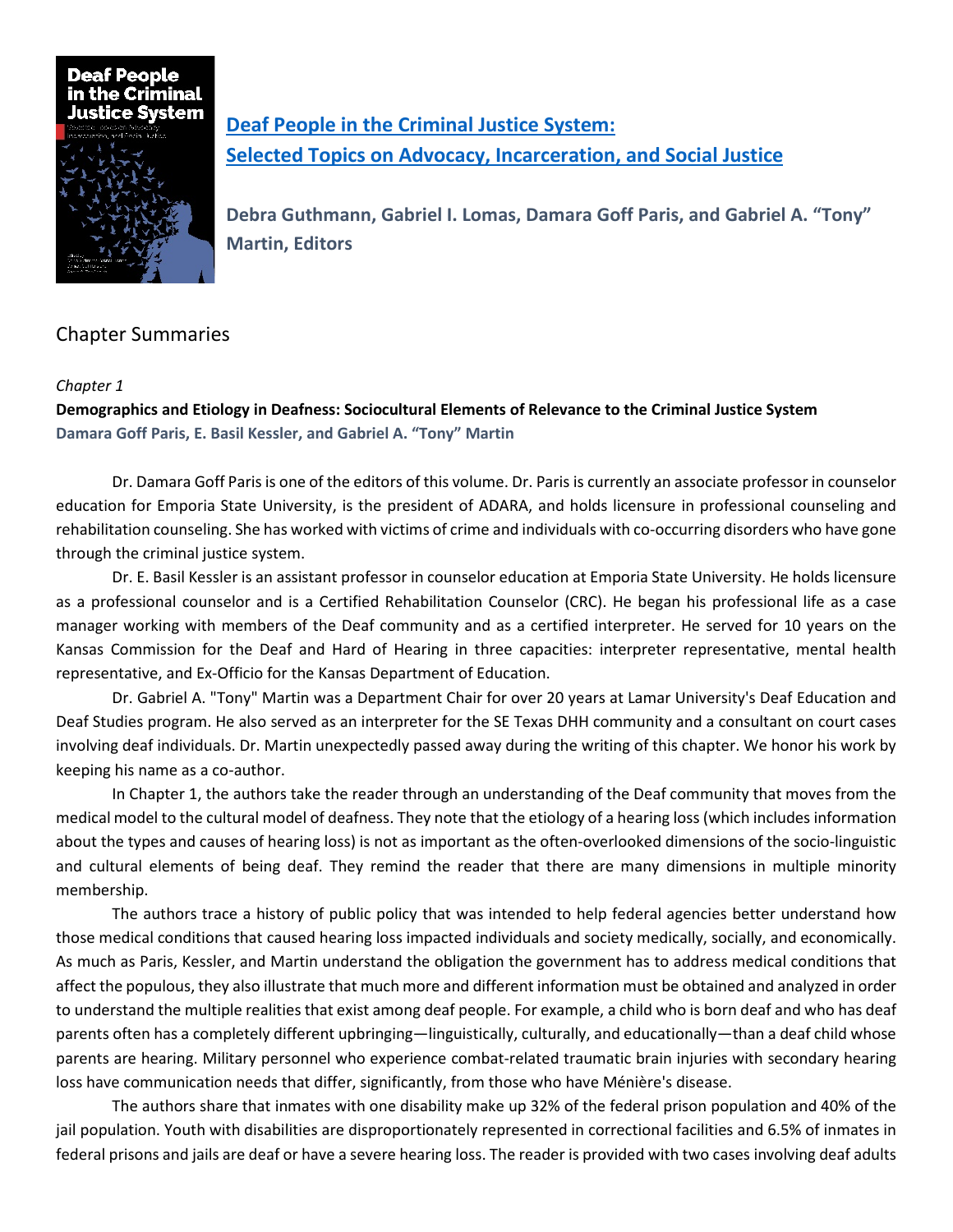denied access to sign language interpreters and whose police interactions and legal cases were exacerbated by lack of communication access.

In the final third of the chapter, the authors detail that data collection remains problematic in the attempt to understand the lives of deaf people. They identify difficulties in having adequate participation of deaf citizens in national surveys because potential participants are unaware of such surveys or the demographic information is not pertinent to them. For example, the US Census states on their website that questions regarding languages that are spoken fail to include information about sign language users. Additionally, ASL users are counted as those who speak English. The authors stipulate that many surveys are not accessible because they use traditional survey methodologies which overlook materials, and information is not translated into visual modes which differ significantly among possible participants.

The chapter ends with recommendations on data design and collection across multiple offender-driven agencies including DOJ, federal prisons, and jails. The authors echo researchers' findings to enforce ADA self-evaluation plans; quantify communication preferences of inmates; and identify the use of hearing assistive devices and prisoner preference for various technologies, i.e., videophones, amplified equipment captions, or signed education materials.

They encourage law enforcement agencies to begin to document types of accommodations based upon disability type, risk factors of citizens through interaction of untrained officers, and time spent training said personnel on issues pertinent to deaf citizens. They urge court systems to collect data on those who need sign language interpreters, certified deaf interpreters, real-time captioning, and assistive listening devices. They advise transitional and community-based services to be proactive in determining how accessible their programs are and the relevance of the community reintegration services offered.

#### *Chapter 2*

### **Assessing Linguistic Incompetence in the Criminal Justice and Mental Health Systems Roger C. Williams**

In Chapter 2, Williams discusses the importance of a thorough communication assessment in determining competence to stand trial. While there is inconsistent legal guidance in this area, there are cases where the courts have held that even in the absence of a mental illness or an intellectual disability, an individual may lack the communication skills to effectively participate in the court process. This chapter lays out the reasons why assessing linguistic competence should be part of the competency assessment and presents the Communication Skills Assessment, an example of a comprehensive communication assessment tool. Through the use of a case example, the process of conducting an assessment is described and information is presented on how it can be used to aid the court in making a determination related to competency to stand trial.

#### *Chapter 3*

### **Research Methods with Deaf People in the Justice System Raychelle L. Harris and Donna M. Mertens**

Raychelle Harris, Ph.D., is a professor in the Department of ASL & Deaf Studies at Gallaudet University, Washington, DC. Dr. Harris has presented and published on topics related to research ethics and the cultural and linguistic aspects of teaching, interpreting, and researching with Deaf communities.

Donna M. Mertens, Ph.D., is Professor Emeritus, Gallaudet University. Dr. Mertens' main focus is on research methodology and social transformation; she has done an evaluation of a court access project for deaf and hard of hearing people.

Drs. Harris and Mertens explore the world of research with deaf people in the criminal justice system and give readers examples of how research with small populations can be done. Individuals who do research regarding deaf people within the criminal justice system will find this chapter beneficial in designing their research methods. This chapter is also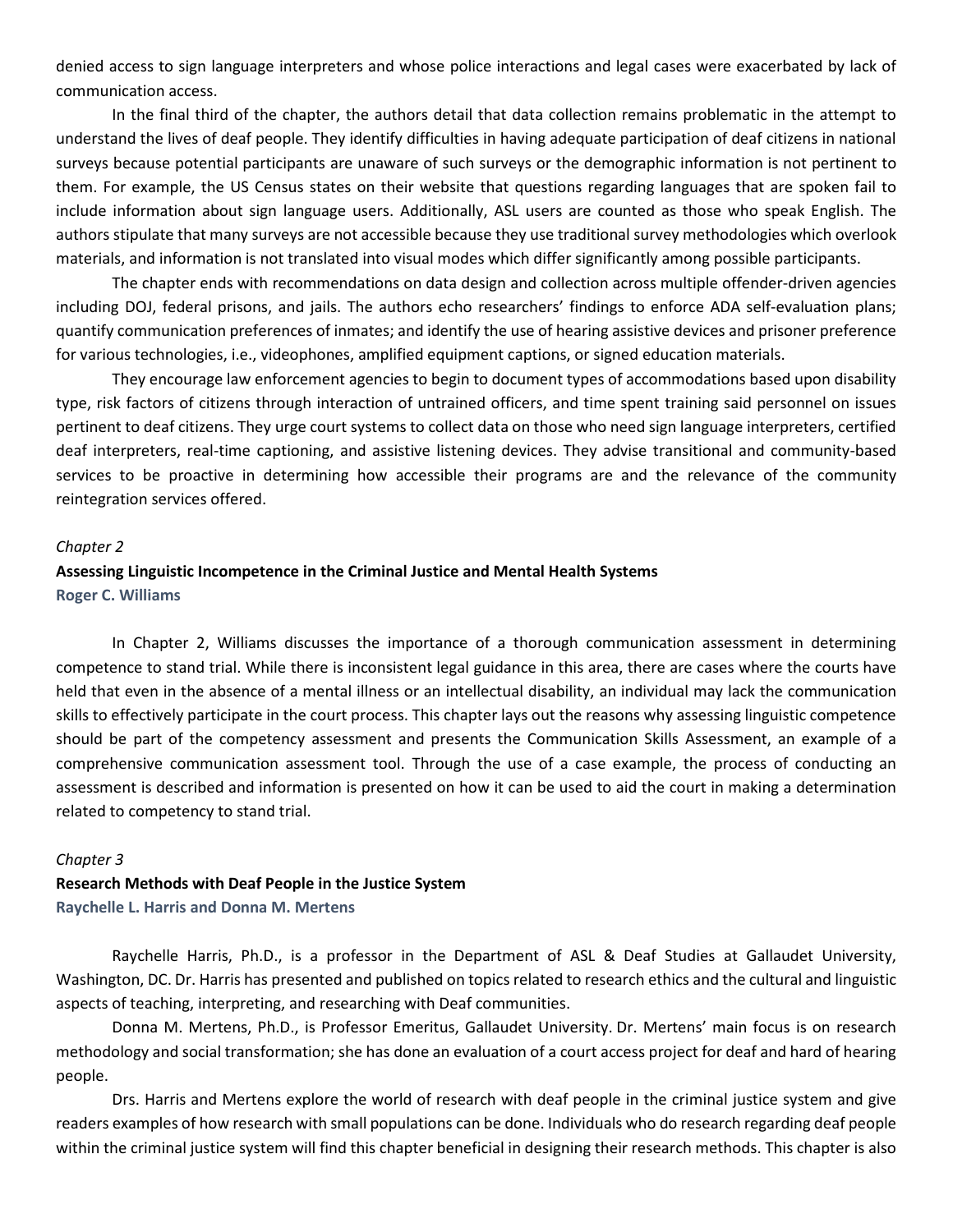relevant for researchers focusing on deaf people who are victims of crimes. While the processing of physical evidence is not different depending on the accused person's hearing status, a multitude of linguistic and cultural issues arise when the person who is in contact with the criminal justice system is deaf. Those issues are relevant when considering doing research with deaf people and their experiences within this kind of setting.

One challenge for researchers in the deaf field is the small numbers of people in this group. This problem is magnified even further because most departments of corrections do not maintain a database of deaf prisoners. By using a Transformative Paradigm and culturally appropriate ethical research guidelines that include the community during the research process, Harris and Mertens explore key principles to ethically conduct research with Sign Language Communities (SLC) and provide recommendations for conducting research on deaf persons within the criminal justice system.

#### *Chapter 4*

### **School-to-Prison Nexus: Deaf Youth and the Juvenile Justice System Gabriel I. Lomas, Ph.D.**

In this chapter, Dr. Lomas writes about the numerous systems experienced by deaf juveniles, both inside and outside of the justice system. He contends that these systems often lack therapeutic properties and, instead of helping troubled youth, they serve to propel them from schools to prison. Dr. Lomas gives readers examples to illustrate how nine variables, or nexus points, intersect to escalate problems, turning deaf minors away from healthy treatment and toward the carceral system.

The author also describes the experience faced by deaf youth at various stages of the legal system. Services available to hearing people are summarized, emphasizing the lack of access to these systems for deaf youth. Readers will identify the contributors to the pipeline and review advocacy points to improve systems to help disrupt the school-toprison nexus.

### *Chapter 5*

### **Substance Use Disorders Among Deaf Offenders Debra Guthmann and Marcia Kolvitz**

Dr. Debra Guthmann is one of the editors of this volume. Dr. Guthmann has worked within the Deaf community for over 40 years in educational (secondary and post-secondary), medical, and social service settings. Dr. Guthmann was the founding director of the Minnesota Substance Use Disorder Program for Deaf and Hard of Hearing Individuals, which opened in 1989 and was one of the first inpatient treatment programs for deaf and hard of hearing people in the country. Dr. Guthmann is currently the lead consultant for a federal grant with Wright State University focusing on the validation of mental health, substance abuse, and career related screening tools in American Sign Language.

Dr. Marcia Kolvitz is a consultant who focuses on issues related to education, vocational rehabilitation, and transition services. She has over 40 years of experience addressing education and access issues for students who are deaf and hard of hearing in K–12 programs and postsecondary educational settings. Dr. Guthmann and Dr. Kolvitz are both past presidents of ADARA.

In Chapter 5, Dr. Guthmann and Dr. Kolvitz discuss the intersection of substance use, mental health, and criminal behavior among deaf people. They address the presence of co-occurring disorders related to deaf offenders who have substance abuse issues. Throughout the chapter, the experiences of two deaf men are included to give the reader insight into the life experiences of deaf offenders with substance use and mental health issues.

Guthmann and Kolvitz begin the chapter by discussing the prevalence of substance use and criminal activity within the hearing community. Unfortunately, there has been little research to date about the prevalence among inmates who are deaf. The authors include an overview of some of the literature that has been published focusing on substance use and criminal activity within the deaf community. This literature review also includes the discussion of several small prison studies involving deaf inmates, a recently completed prevalence study regarding substance use with deaf individuals,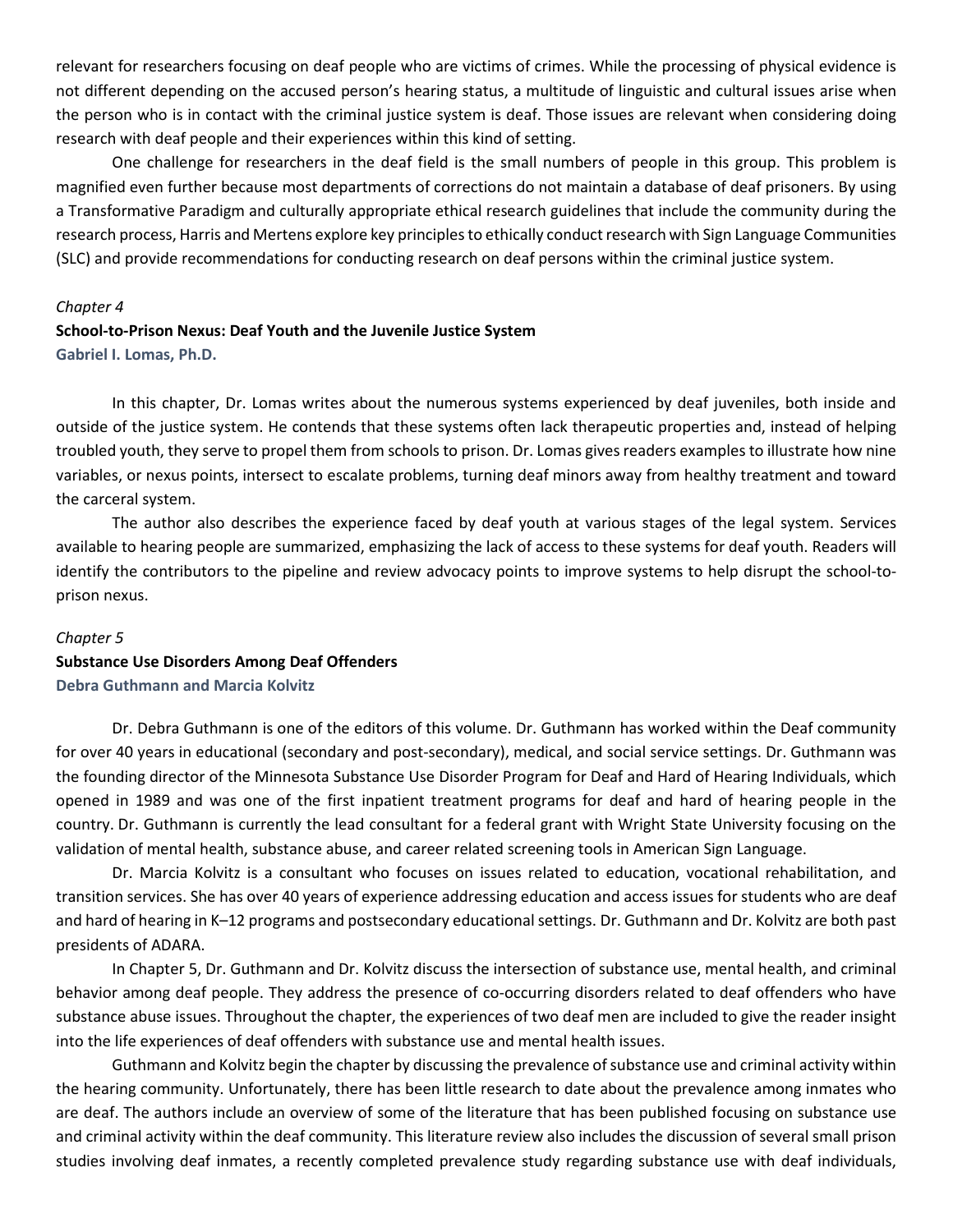information about barriers, and a follow up study that was completed by those who had gone through treatment. The chapter highlights the need for more research in these areas.

Dr. Guthmann and Dr. Kolvitz discuss how deaf offenders face a number of barriers to communication and other kinds of access throughout the criminal justice system. They highlight the need for providing effective communication access—whether through ASL interpreters, videophones, video relay services, printed materials, visual notifications, or TTYs—to assist deaf individuals to better understand the judicial process as well as the rules and procedures that typically occur in correctional facilities.

The authors also discuss the gaps in state and federal prisons that exist between available addiction treatment, inmate participation, and the need for such services. Guthmann and Kolvitz share anecdotal stories from deaf inmates who are in facilities where they are housed with other deaf inmates, and examples from those who may be the only deaf individual in their facility. They discuss how deaf inmates may be unable to access prison programming such as substance use treatment and 12-step programs, and that without an interpreter or other support services, these individuals may be released much later than if that access was provided. Further exacerbating the problem is that currently there are no evidence-based treatment programs specifically designed for deaf individuals, whether incarcerated or not. The lack of accessible options for deaf individuals who may be required to participate in treatment as terms of their release is problematic since few if any programs are available in most communities.

Another area that the chapter covers are those deaf individuals who may have mental illness, learning disabilities, attention deficit disorder, or cognitive disabilities, and how this has been linked to increased rates of substance abuse within the general population. The authors discuss the importance of conducting assessments and providing accurate diagnoses to identify and better understand hidden disabilities among deaf individuals, including those who are incarcerated.

Guthmann and Kolvitz note that there is insufficient training provided for law enforcement officers and prison staff regarding communication with deaf individuals. The authors express their concern about the lack of understanding and training among prison staff about communication barriers and cultural experiences, and the negative impact this may have on deaf individuals who are incarcerated. They recommend addressing the lack of evidence-based programs for this population as well as shortages of accessible substance abuse and mental health programs nationally. They conclude the chapter by including additional recommendations such as steps that could be used to build and implement accessible programming in prison for inmates.

#### *Chapter 6*

### **Deaf People Within the Justice System: Insights from the United Kingdom**

**Susan O'Rourke, Sally Austen, and Elizabeth Wakeland**

Based in the United Kingdom, Dr. Sue O'Rourke is a consultant clinical psychologist who has worked mainly in deaf forensic services and provides psychological reports to the courts in a variety of cases involving deaf people.

Dr. Sally Austen is a consultant clinical psychologist who works with sign language users who have severe and enduring mental health problems or cognitive impairment.

Dr. Elizabeth Wakeland is a clinical and forensic psychologist who has previously worked within deaf services, including forensic services, with sign language users who have enduring mental health problems.

In this chapter, the authors review the literature around deaf people within the criminal justice system. They consider the prevalence of offending behaviors within people from deaf communities and both risk and protective factors that may apply. The authors also explore at length how the Appraisal Model of Behavior is a useful tool from which to think about the bio-psycho-social factors that may influence a deaf person's offending behavior. They also focus on the journey that deaf offenders make from arrest through the court and then prison services. Within the chapter the authors highlight how the lack of understanding at all levels of service provision can have a negative impact in terms of discriminatory practice. Finally, they consider desistance and how the generic research may or may not be applicable to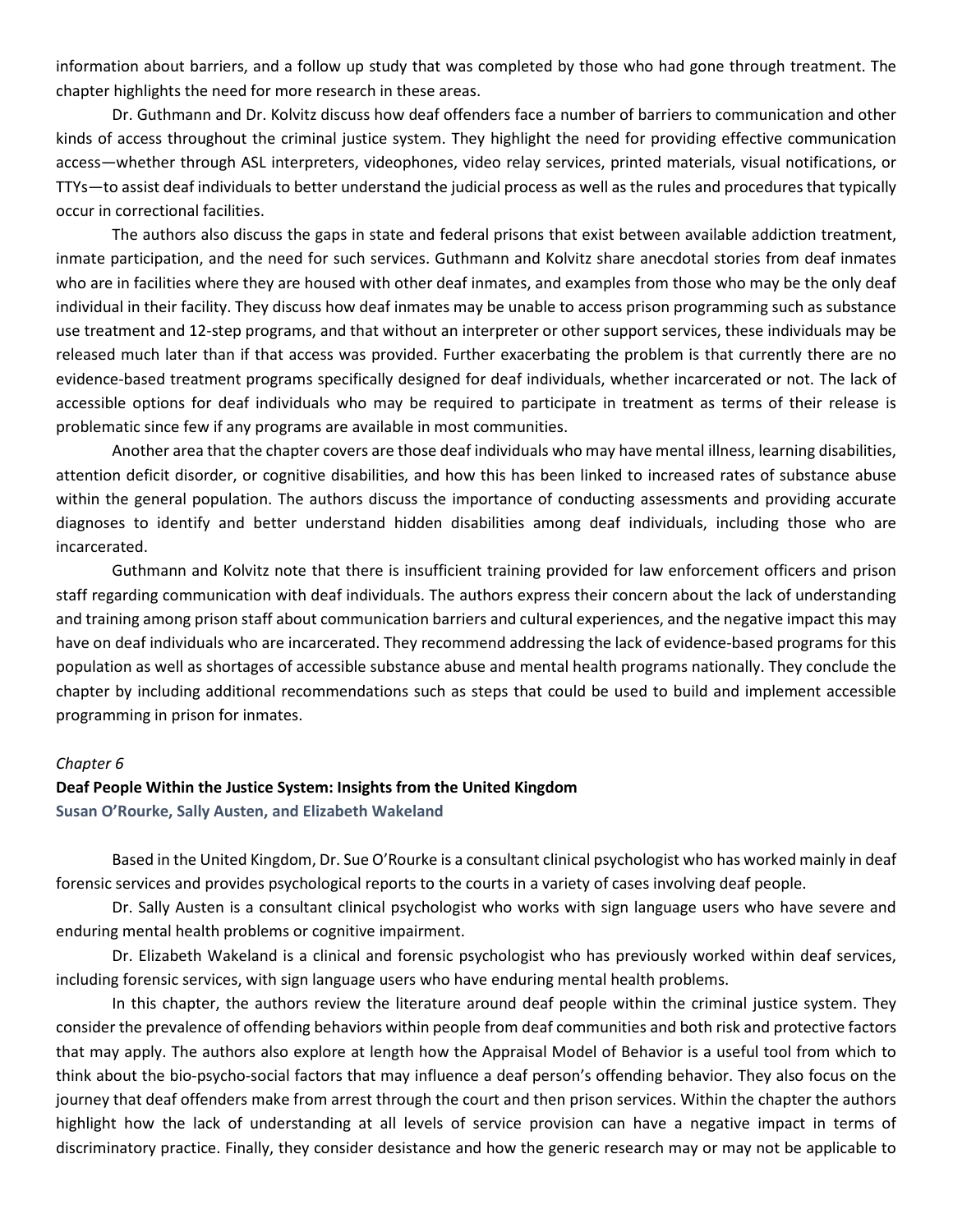the deaf community. The authors highlight how lack of access and discrimination need to be addressed in order to improve the system for deaf people.

### *Chapter 7*

## **Discourse, Sign Language Interpreters, and the Criminal Justice System: Implications for Communicating With Deaf People**

### **Theresa B. Smith**

Theresa Smith has long been both a practicing interpreter and an educator of interpreters. She holds a BA in English Literature and Education, an MA in counseling, and a Ph.D. in sociocultural anthropology from the University of Washington, where her dissertation focused on the culture of the American Deaf community as expressed in discourse. Additionally, she is certified by the Registry of Interpreters for the Deaf (RID) in 'legal interpreting' (SC:L) as well as the now-defunct MCSC.

This chapter explores the complexity of what it means to interpret for people who are deaf or hard of hearing within the criminal justice system. The approach used is ethnographic and presents an analysis of actual cases involving deaf and hard of hearing people as they encountered the criminal justice system and communication was unsuccessful. The focus is on discourse: where language, culture, individual experience, and situation meet, merge, and create meaning.

Examining these cases makes clear the importance of context. Context is both immediate and personal, as well as historical and cultural. These contexts form the lenses through which participants establish perceptions of one another as well as expectations, and thus create an understanding (accurate or not) of not only what is said, but what is intended. The importance of contexts as formative of meaning applies generally to all participants in the criminal justice system, including consulting psychologists, as well as police officers, attorneys, and judges—and interpreters themselves.

The next part of the chapter examines more closely the meaning of relevant terms: language, fluency, bilingual fluency, heritage speaker, and marginalized language. With this foundation, the current education and certification of interpreters in the United States is outlined and related to what it means to be qualified.

The chapter concludes with specific recommendations for establishing policies and procedures and for the hiring and use of interpreters within the criminal justice system, including arguments for using teams of interpreters, a consecutive approach (first listening, then interpreting versus trying to interpret while listening at the same time), and including interpreters who are themselves deaf (native users of the relevant sign language) on the team.

### *Chapter 8*

## **Deafness, the Individuals with Disabilities Education Act, and the Juvenile Delinquency System Daniel Shaw**

Daniel Shaw, J.D., has spent years representing hundreds of children and families in special education, civil rights, and personal injury cases and has extensive experience litigating at the administrative level, district and state court, and the Ninth Circuit Court of Appeals. As a parent of a child with profound hearing loss, Mr. Shaw has sat on all sides of the table and his daughter has helped shape his passion for the law and the families he serves.

Mr. Shaw begins his chapter with a brief history of special education and the Individuals with Disabilities Education Act (IDEA). He feels that the greatest catalyst toward educating children with special needs in public school came in a U.S. Supreme Court decision dealing with racial segregation in America's public schools in *Brown v. Board of Education,* 1954 when they recognized that segregation had no place in public education. Mr. Shaw states that *Brown* also inspired individuals with disabilities, parents, teachers, and others to begin to advocate for the desegregation of children with special needs from public education. Mr. Shaw also discusses other important legislation that was essential in the development of IDEA. The author goes on to describe a brief history of the juvenile delinquency system and how it began with the presumption that children were worthy of rehabilitation and that society had an obligation to assist youth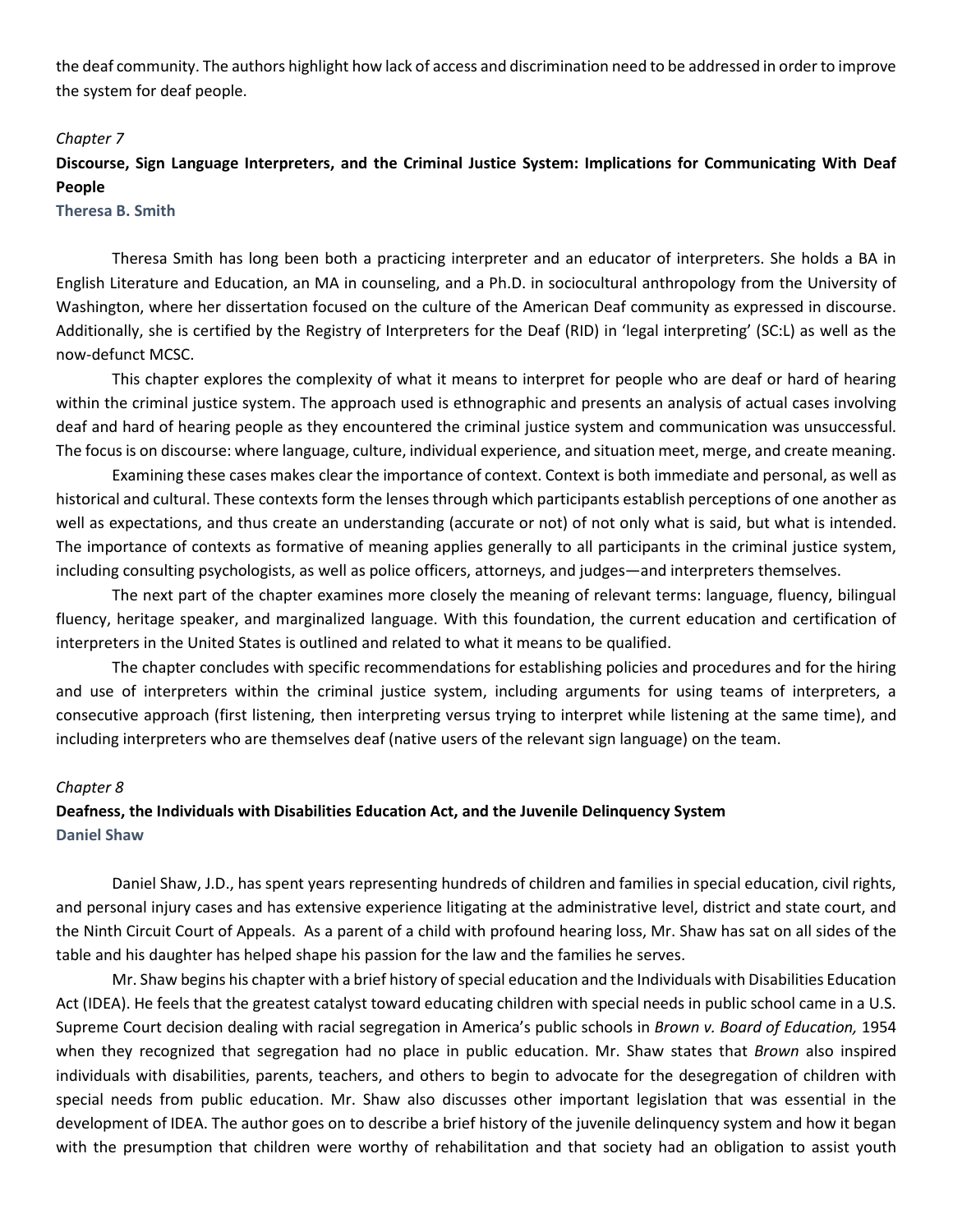offenders in becoming productive members of society. He states that there are few juvenile detention facilities, if any, prepared to meet the needs of deaf youth. Mr. Shaw points out that it is important to remember that incarcerated deaf youth are still entitled to their IDEA services. He says that despite the IDEA, there has been little done to ensure incarcerated deaf youth get the services they are entitled to. Mr. Shaw continues in his chapter with a description of the IDEA related to the delinquency system. He indicates that the greatest tool preventing deaf youth from being swallowed up by the delinquency system is the IDEA and that whether incarcerated or not, they continue to have a right to special education designed to meet their unique communicative needs.

Many delinquent youths may suffer from mental health issues and many juvenile delinquency facilities are not prepared to meet the needs of these youth. Mr. Shaw discusses why it is imperative that the IDEA rights of delinquent deaf youth be protected. These procedures mandate compliance with the IDEA as the juvenile court determines what to do with incarcerated special education students. Mr. Shaw points out that many states do not have specific legislation to create interplay between the juvenile delinquency system and the IDEA and that for deaf youth, this is critical in meeting their unique needs and to preventing recidivism

Mr. Shaw feels that an unintended consequence of highly mobile deaf youth is that there is no specificity in the IDEA as to how incarcerated deaf youth are treated under IDEA and how those rights happen, given the complexities of being in a state delinquency system. Mr. Shaw uses California as an example and indicates that when deaf youth are incarcerated in that state, the responsible educational agency changes from the entity where the parent or guardian resides to the county office of education where the juvenile detention facility is located. As a result, a deaf student arrested for criminal conduct and incarcerated becomes the legal responsibility of an entirely new entity. Under California law, the county office of education where the juvenile detention facility is housed also becomes financially responsible for the student's IDEA services. Mr. Shaw discusses how this creates a financial burden on these entities when dealing with the complexities of meeting the needs of deaf youth. For example, a deaf youth might require (besides specialized academic instruction using their preferred form of communication) cognitive behavioral therapy or some other form of mental health intervention. It is much costlier to provide such services to deaf youth because they require a clinician fluent in their form of communication who has experience serving that population.

How deaf children end up in the juvenile delinquency system is complicated and varies from child to child. However, for those who work with these children there are anecdotal trends which resonate common themes. Mr. Shaw discusses the case of Bobby throughout the end of his chapter to illustrate the complicated path toward incarceration. The case study is drawn from the author's personal experience. Bobby's story helps us understand the often-ignored path many deaf youth take to the delinquency system, the complexities of serving deaf youth, how the IDEA can aid in supporting deaf youth, and how the IDEA (or relevant state law) can undermine addressing the unique needs of deaf youth once incarcerated. To better address these issues, Mr. Shaw indicates that it is imperative for deaf youth, parents, advocates, attorneys, educators, social workers, judges, and all those involved in raising our deaf youth to familiarize themselves with the IDEA. The author ends his chapter by giving a number of recommendations to consider when advocating for deaf youth

#### *Chapter 9*

### **Nondiscrimination in the Criminal Justice System: An Examination of the Americans with Disabilities Act and Section 504 of the Rehabilitation Act**

**Barry C. Taylor and Rachel M. Weisberg** 

Mr. Taylor and Ms. Weisberg are both attorneys at Equip for Equality, which is an organization in Illinois that provides free legal services to people with disabilities. They are part of the national network of disability rights organizations called the "Protection and Advocacy" or "P&A" network. Mr. Taylor and Ms. Weisberg represent a group of people who are Deaf and hard of hearing who are incarcerated in the Illinois corrections system. They represent deaf people in other types of legal cases as well, including employment discrimination, effective communication for healthcare,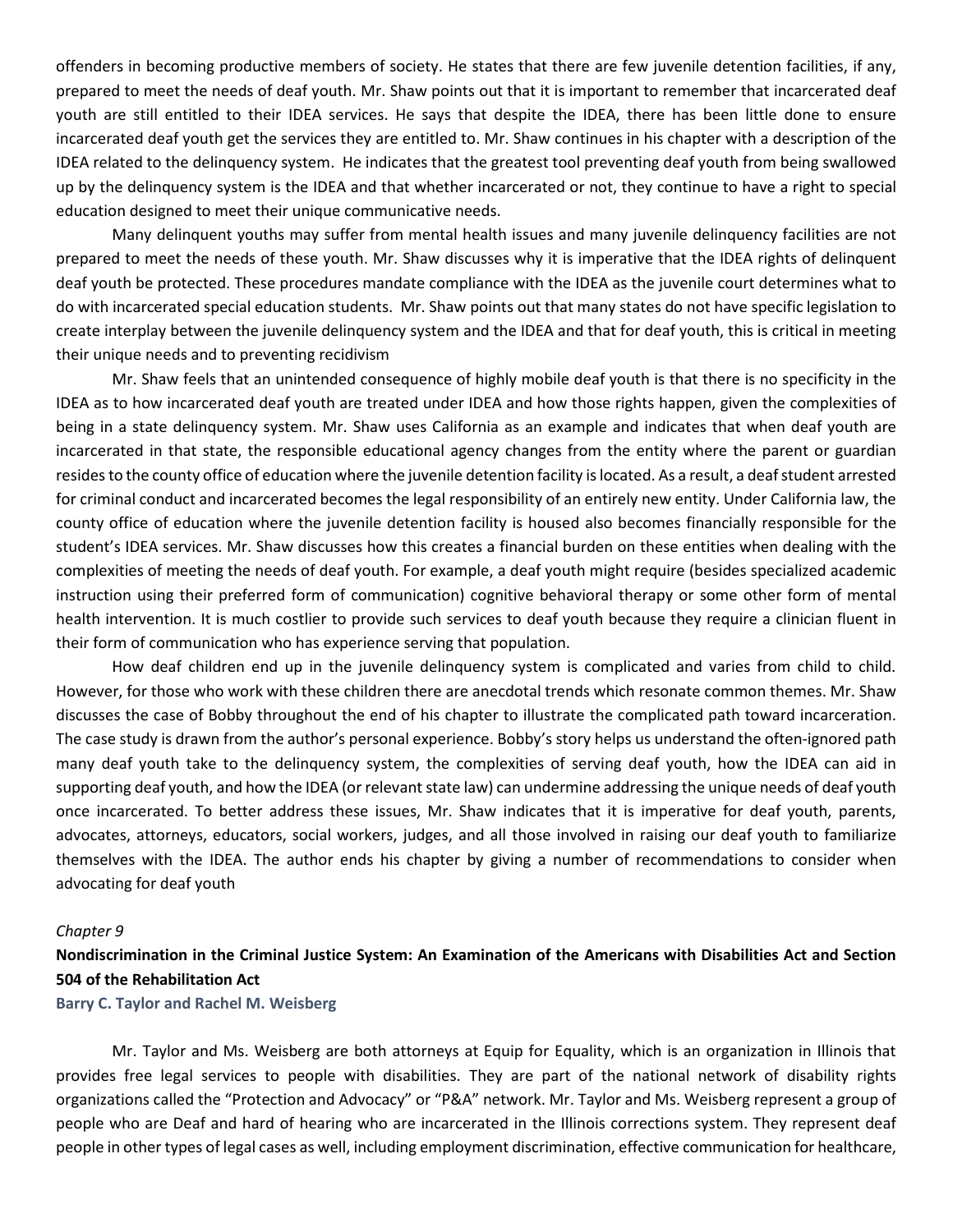and access to higher education. Mr. Taylor and Ms. Weisberg also provide training on the Americans with Disabilities Act to educate others about the law.

The authors begin this chapter with an overview of the ADA and Section 504, focusing on the requirement to provide effective communication and how they apply to criminal proceedings. They examine the statute and regulations and discuss how they define terms such as auxiliary aids and services, interpreters, and video remote interpreting. After sharing this background, the authors provide an in-depth review of important case law and settlement agreements in the criminal justice context. Mr. Taylor and Ms. Weisberg start by looking at issues related to law enforcement, where many cases consider how to provide effective communication during police encounters and when police departments must provide interpreters during arrests. They wrap up that section by discussing settlements, policies, and practical guidance about effective communication and law enforcement.

Next, the authors focus on correctional facilities that include prisons or jails. Similarly, they review important legal cases to help the reader understand how the ADA and Section 504 apply to prisons. Through a review of case law and settlements, the authors look at issues related to interpreters, telephone access including video phones, accessible alerts, assessments of needs, and access for companions.

Before wrapping up, Mr. Taylor and Ms. Weisberg share a brief overview of the type of defenses law enforcement, corrections, or a criminal court can make when defending ADA cases, including arguing that a request would be an undue burden or a fundamental alteration. Finally, they touch briefly on the issue of remedies, which is what type of relief a person can get by bringing these types of cases.

### *Chapter 10*

### **The Attorney–Client Relationship Amber D. Farrelly**

Amber D. Farrelly, J.D., is a practicing criminal defense attorney licensed in the State of Texas and the U.S. Western District Federal Court. Amber specializes in Deaf clientele and is a BEI court-certified American Sign Language (ASL) interpreter. Beginning in 2009, she has worked with the Innocence Project, the Innocence Project of Texas, and the Texas Civil Rights Project. In 2010, Amber teamed with the Conviction Integrity Unit in Dallas County where she testified as an expert witness in the Stephen Brodie case—the first and only Deaf person exonerated in the United States. She continues to consult and testify as an expert on numerous cases involving Deaf individuals and promotes Deaf rights through interpreter presentations and workshops.

In Chapter 10, Ms. Farrelly discusses not just the role of the attorney and client, but the importance of the attorney–client relationship in terms of diligent representation and trust between the two. Ms. Farrelly gives the contextual background and history of the right to counsel as a criminal defendant in the U.S. justice system and how that right has evolved today. Ms. Farrelly discusses the complex duty of the attorney in representing clients and ensuring the right of due process and access to counsel through interpreters for Deaf persons today.

The chapter expands on the nuances of representing deaf clients and the various roles that interpreters play in the criminal justice system. The chapter explains the difference between confidentiality and privilege and what that means to both the client and the interpreters involved. Finally, Ms. Farrelly's chapter discusses the special case of the incompetent client. In this section, both mental and linguistic competency are discussed, including the implications of these situations under the law.

While most are aware that policing in the United States was originally developed and later honed to control Black/Indigenous peoples, most are unaware that disabled people (and those labeled disabled) have also always been primary targets of policing and carceral systems. Half of all people killed by police annually are disabled, and disabled people are similarly grossly overrepresented in U.S. jails, prisons, immigration, and youth "detentions." Yet people rarely view the crisis of mass incarceration through a Disability Justice lens.